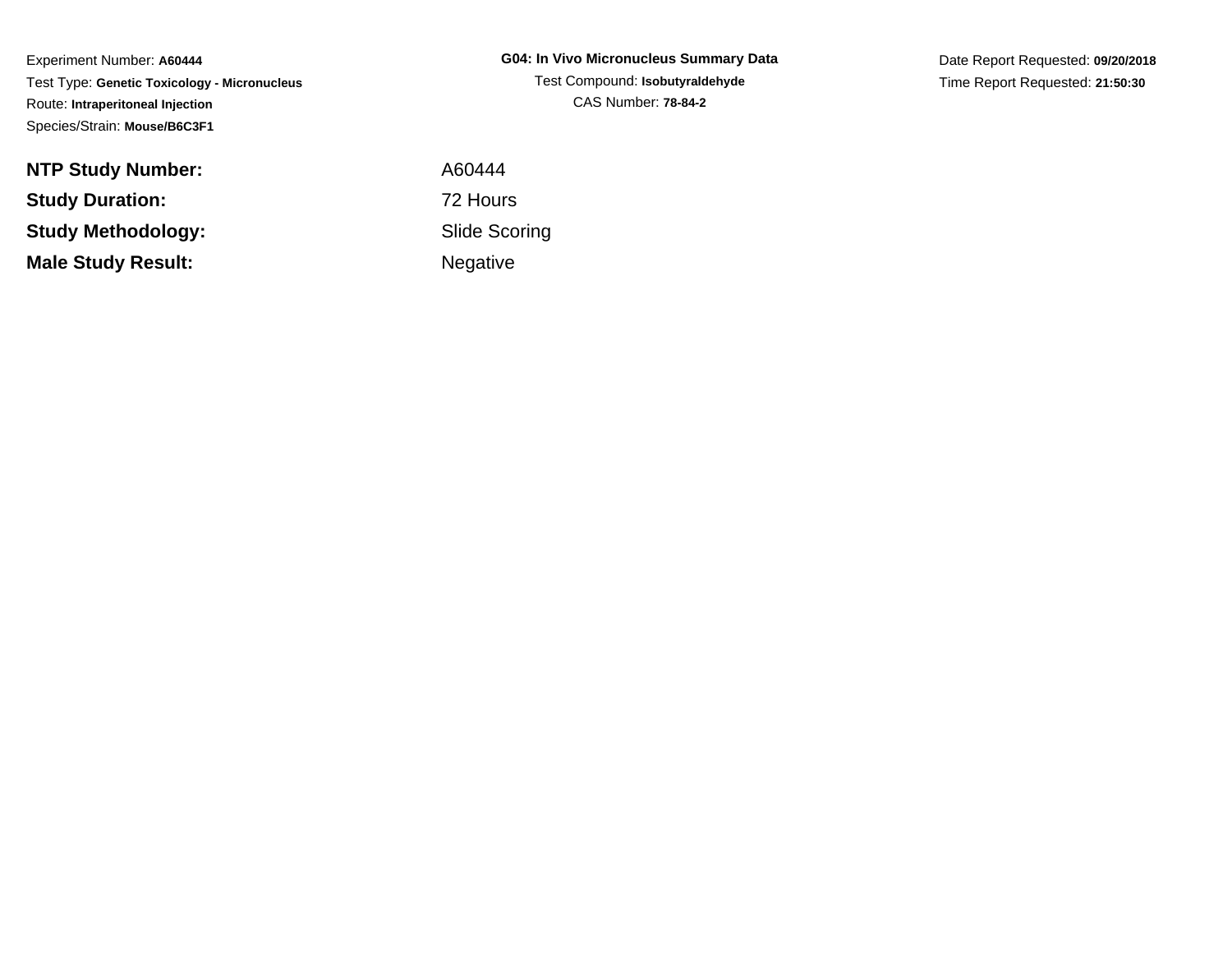Experiment Number: **A60444**

Test Type: **Genetic Toxicology - Micronucleus**

Route: **Intraperitoneal Injection**

Species/Strain: **Mouse/B6C3F1**

|                                | Tissue: Bone marrow; Sex: Male; Number of Treatments: 3; Time interval between final treatment and cell sampling: 24 h | % PCE                                |           |                  |
|--------------------------------|------------------------------------------------------------------------------------------------------------------------|--------------------------------------|-----------|------------------|
| Dose (mg/kg)                   | N                                                                                                                      | <b>MN PCE/1000</b><br>Mean $\pm$ SEM | p-Value   | Mean $\pm$ SEM   |
| Vehicle Control <sup>1</sup>   | 5                                                                                                                      | $1.30 \pm 0.30$                      |           | $59.20 \pm 4.57$ |
| 39.06                          | 5                                                                                                                      | $1.70 \pm 0.56$                      | 0.2324    | $58.50 \pm 5.40$ |
| 78.13                          | 5                                                                                                                      | $0.70 \pm 0.20$                      | 0.9103    | $45.70 \pm 3.48$ |
| 156.25                         | 5                                                                                                                      | $0.80 \pm 0.37$                      | 0.8625    | $47.80 \pm 6.42$ |
| 312.5                          | 5                                                                                                                      | $1.40 \pm 0.37$                      | 0.4236    | $56.70 \pm 1.76$ |
| 625.0                          | 5                                                                                                                      | $1.00 \pm 0.32$                      | 0.7343    | $63.30 \pm 3.27$ |
| 1250.0                         | 4                                                                                                                      | $1.75 \pm 0.52$                      | 0.2191    | $34.75 \pm 3.63$ |
| Trend p-Value                  |                                                                                                                        | 0.1570                               |           |                  |
| Positive Control <sup>2</sup>  | 5                                                                                                                      | $3.00 \pm 0.45$                      | $0.0047*$ | $51.70 \pm 6.19$ |
| <b>Trial Summary: Negative</b> |                                                                                                                        |                                      |           |                  |